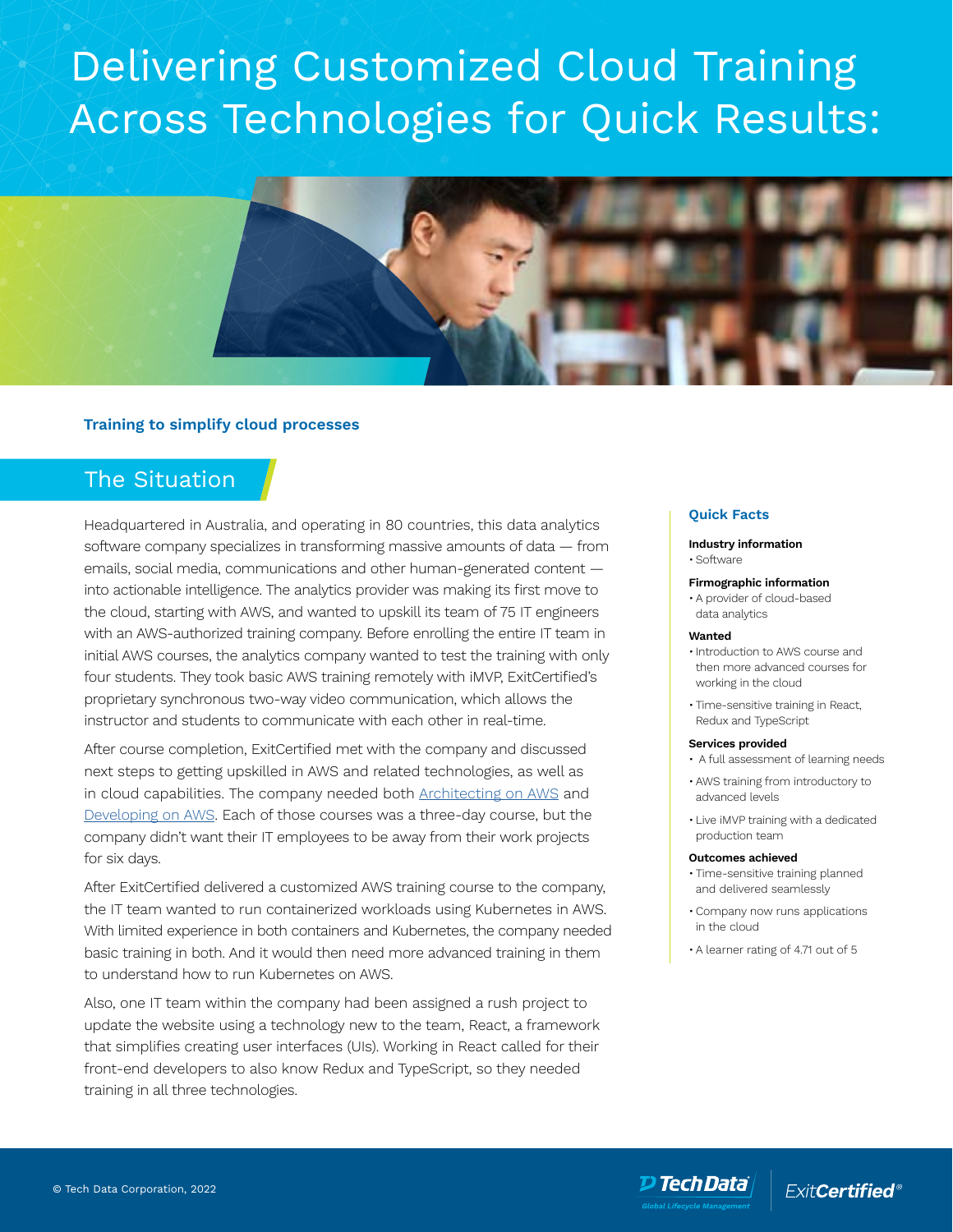# The Challenge

- The company needed 75 people located in various places around North America to be trained remotely, but ExitCertified would first have to prove it was the right company with the right trainers.
- The company would eventually need some people to learn architecting on AWS — a three-day course — and developing on AWS — another three-day course — but the budget was not enough to enroll 75 people in both courses and didn't want its IT team out for six days.
- The company needed advanced training in running Kubernetes on AWS and training in learn React, Redux and TypeScript quickly.

# The Solution

Four employees took various AWS training courses remotely via ExitCertified's exclusive Individual Multimedia Video Presence (iMVP®) online learning platform. Through iMVP's high-definition two-way audio and video streaming, learners were able to receive a classroom-like experience and the individual attention they needed, along with valuable interactions with their classmates. The other 71 students then followed suit. All courses were limited in size to a maximum of 20 students.

To train employees in both architecting and developing on AWS, ExitCertified customized a four-day course that covered all the material the company needed from both **Architecting on AWS** and **Developing on AWS**. By teaching only the portions of those courses relevant to the students' roles and their needed skills, two days were shaved off the training time and the cost of the training was significantly reduced.

Later, to teach employees how to run Kubernetes on AWS, ExitCertified delivered a two-day customized course that combined the essentials from the basic one-day containerization course, [Docker Containerization Essentials,](https://www.exitcertified.com/it-training/mirantis/cloud-native/docker-containerization-essentials-59840-detail.html) with the essentials of the two-day [Kubernetes Application Essentials](https://www.exitcertified.com/it-training/mirantis/cloud-native/kubernetes-application-essentials-59935-detail.html) course. That shaved one day off the time employees would need to be away from their regular duties. ExitCertified then taught, privately for the company, [Running Containers on Amazon Elastic](https://www.exitcertified.com/it-training/aws/dev-ops/amazon-eks-60426-detail.html) [Kubernetes Service \(Amazon EKS\)](https://www.exitcertified.com/it-training/aws/dev-ops/amazon-eks-60426-detail.html).

To help the company quickly complete its Web-design project, ExitCertified delivered the [Introduction to Redux for React using TypeScript](https://www.exitcertified.com/it-training/programming/introduction-redux-react-typescript-59757-detail.html) course three times to three separate groups of employees. The class sizes were limited so instructors could work closely with each student.

66 **Amazing! [She] went through all the topics in detail and covered all the necessary aspects and best practices for Azure. Also, she went a mile ahead to provide context with our onprem architecture.**

- an IT employee at the analytics software company